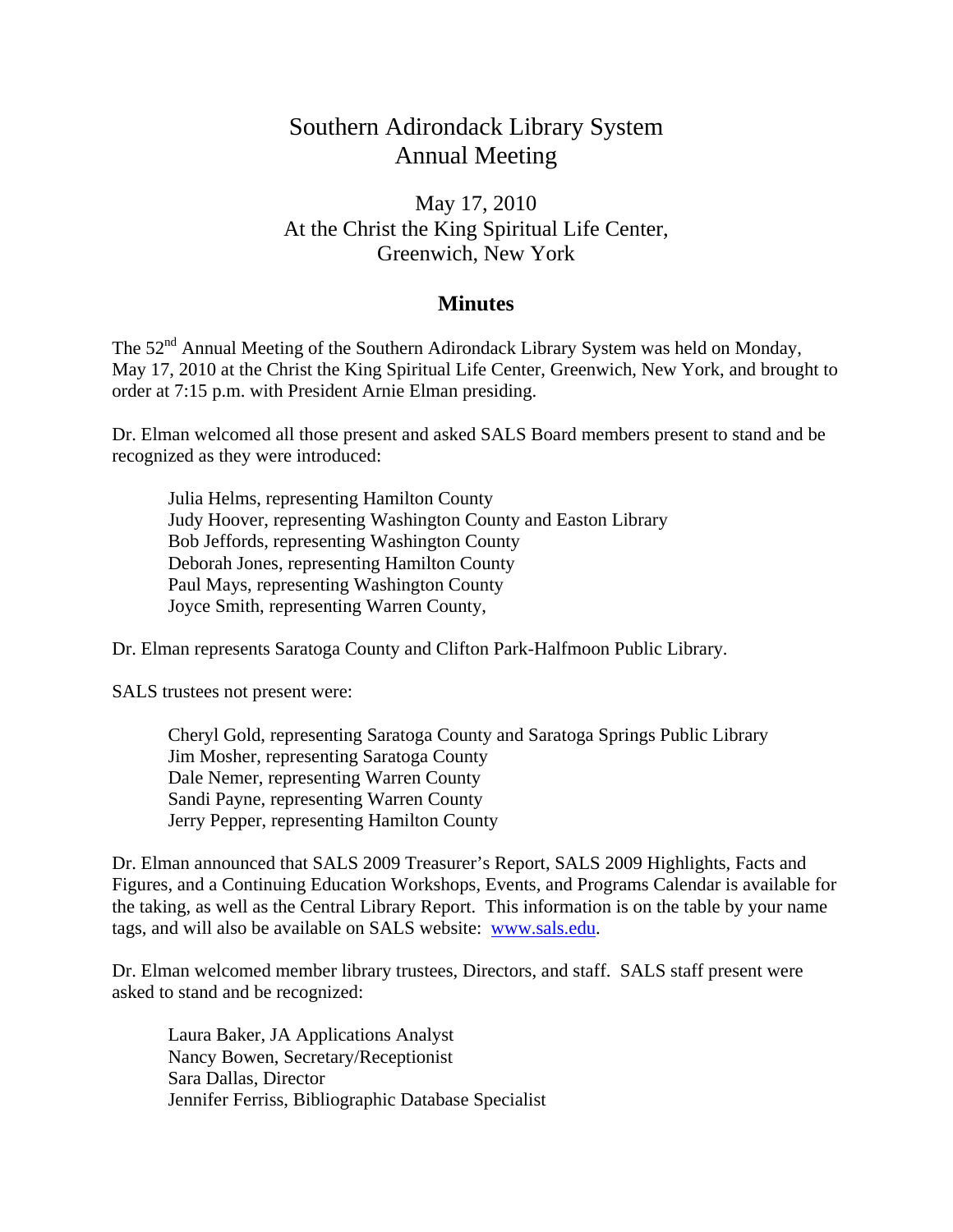Mary Hanley, JA Automation Support Representative Michele Largeteau, JA Project Manager Jill Martz, Administration & Finance Manager Jill Ryder, General Services Librarian

And guests, John Romano, Mayor, Village of Ballston Spa.

Bob Jeffords, from the Library Services Committee, was asked to present the 2009 Library Program of the Year Awards. Mr. Jeffords briefly reviewed the winning programs and commended all entrants for their creativity and community involvement. The Library Services Committee chose:

**Crandall Public Library**---"*The Reduced Shakespeare Company---Even Further Reduced*" was a dramatic production by the Crandall Public Library teen group. The teens produced a highly creative fully staged production of a farce which summarized all of Shakespeare's work. This project helped teens develop research skills, an in-depth knowledge of Shakespeare, team-building, professional theater skills, develop a greater sense of community involvement and an increased awareness of the new Teen Center and the library services available. New community partnerships were forged, the teen population in the community was cast in a more positive light, and relationships between library staff and teens were formed and improved.

**Galway Public Library**---"*Story Sculptures*" was a series of drawing, writing, and painting workshops inspired by local history. Youths under the age of 18 were encouraged to work together in a series of library workshops and public events to create 26 free-standing wood sculptures to answer "Who visits and drinks from the Galway Cast Iron Watering Trough?" Youths listened to local historians Tom Cwialka and Ray Davis discuss the trough's history, illustrated their ideas, transferred their drawings to plywood, and painted their sculptures. At an "artists' reception," the youths were available to share their art and experiences, and enhanced the overall community pride. Local artist Benno Kollegger also assisted the youths in the project.

Joyce Smith, Chair of the Personnel Committee, was asked to present the 2009 Library Trustee of the Year Awards. Mrs. Smith spoke briefly of the accomplishments of the entrants and stated that the Personnel Committee chose to honor:

#### **Sandra Debus**---Round Lake Library

Sandra Debus was selected for her many accomplishments including the establishment of the Malta Branch in the expanded Malta Community Center. Throughout the year, she was part of a search committee for a new Director, managed renovations to the original library in Round Lake, negotiated an agreement between the Women's Round Lake Improvement Society and the Malta Town Board for the operation of the branch, arranged storage of donated items, and helped move and process the opening day collection. She also maintained the day-to-day oversight of library operations in Round Lake until the new Director was hired in April 2009. Sandra instituted many new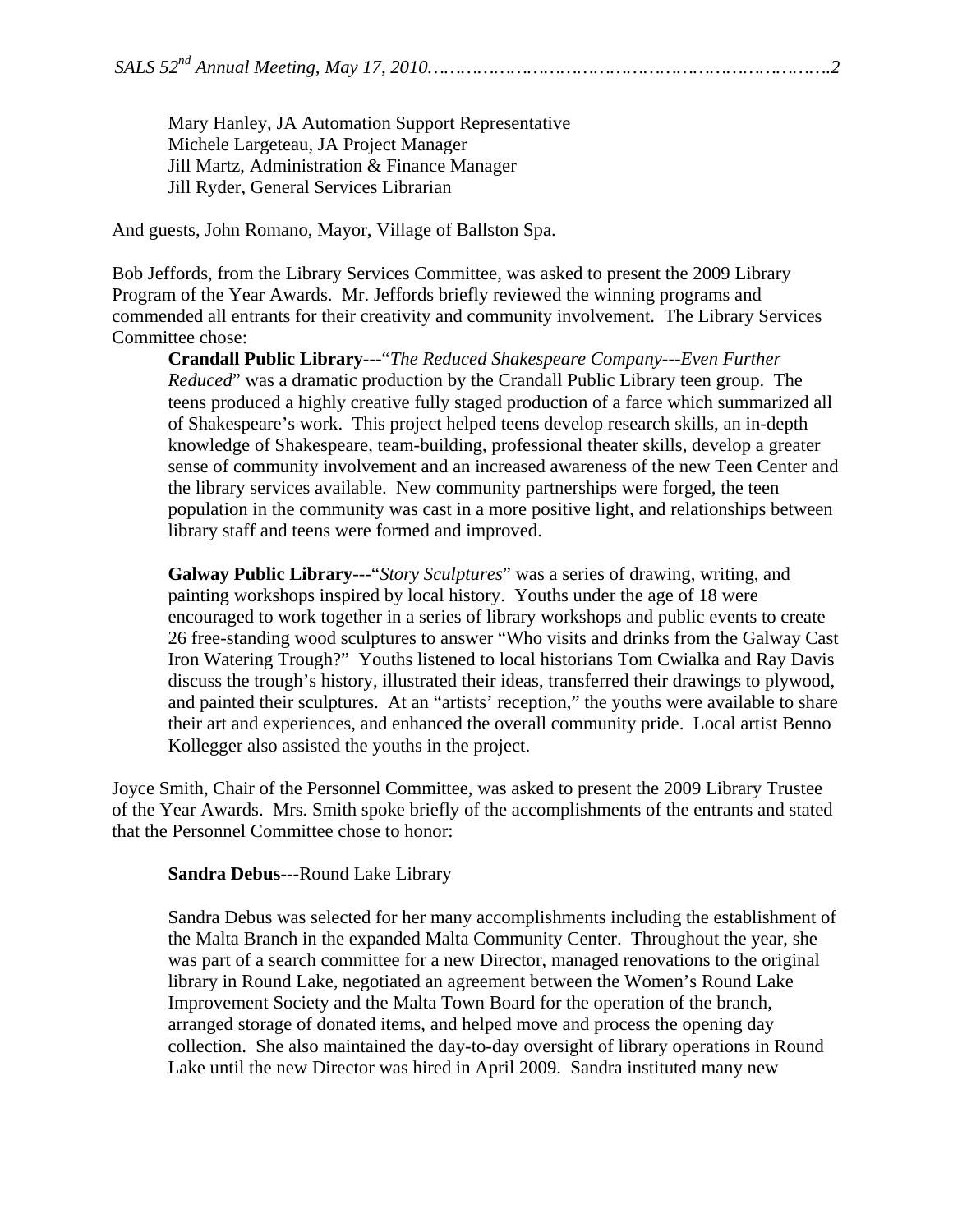programs at the library, formed work groups to clean and paint Clark House (Round Lake Library), and worked as part of the cleanup team.

#### **Michael Marchese**---Waterford Public Library

Michael Marchese was selected for demonstrating that no job is unworthy if it furthers the library's mission, and his efforts to get sustainable funding for the Waterford Public Library. Serving as a trustee for ten years, Michael helped hire a new Director, was the library's liaison to the Heritage Day Committee that developed an event that annually celebrates Waterford's history, helped negotiate a 60% increase in Town support for the library, secured a \$50,000 Capital Grant that enabled the library to do interior and exterior work on the building, and worked to create and pass library budgets each year. To many people, he is the "face" of the Waterford Public Library, and we would be hard pressed to find a better ambassador.

Mrs. Smith then presented Staff Awards to Jennifer Ferriss, Bibliographic Database Specialist, for 10 years of service, and to Jill Martz, Administration & Finance Manager, for her 25 years of service. Also receiving awards, but not present were: Sharon Shyne, Cataloging & Technical Services, 10 years; Josina Warnow, Cataloging & Technical Services, 10 years; and Susan DeBonis, Cataloging & Technical Services, 10 years of service.

The Election of Trustees was announced. Mrs. Smith, Chair of the Trustee Nominating Committee, noted that there were vacancies in Hamilton (2), Saratoga, Warren, and Washington Counties. An April 26<sup>th</sup> "Notice of Annual Business Meeting" informed every member library trustee of the Trustee Nominating Committee's choice of candidates. The Trustee Nominating Committee offers the names of the following candidates, who have agreed to serve if elected, and whose terms will expire May, 2015:

- Hamilton County:
	- o Deborah M. Jones for a five-year term
	- o Karen McComb for a five-year term
- Saratoga County: Jim Mosher for a second five-year term
- Warren County: John Plantier for a five-year term
- Washington County: Judy Hoover for a second five-year term

Brief biographical information about these nominees was provided in the April  $26<sup>th</sup>$  notice.

Mrs. Smith asked if there were nominations from the floor. Hearing none, she instructed the secretary to cast one ballot each for the persons nominated by the Trustee Nominating Committee who are hereby elected by acclamation by the trustees of the member libraries of the Southern Adirondack Library System.

Dr. Elman thanked Mrs. Smith for her participation and presentations, and noted that Mrs. Smith had served on SALS Board for 11 years. In honor of her outstanding service, Dr. Elman presented the following resolution, seconded by Mr. Jeffords, that the trustees, membership, and staff of the Southern Adirondack Library System pause to recognize and applaud Mrs. Smith's